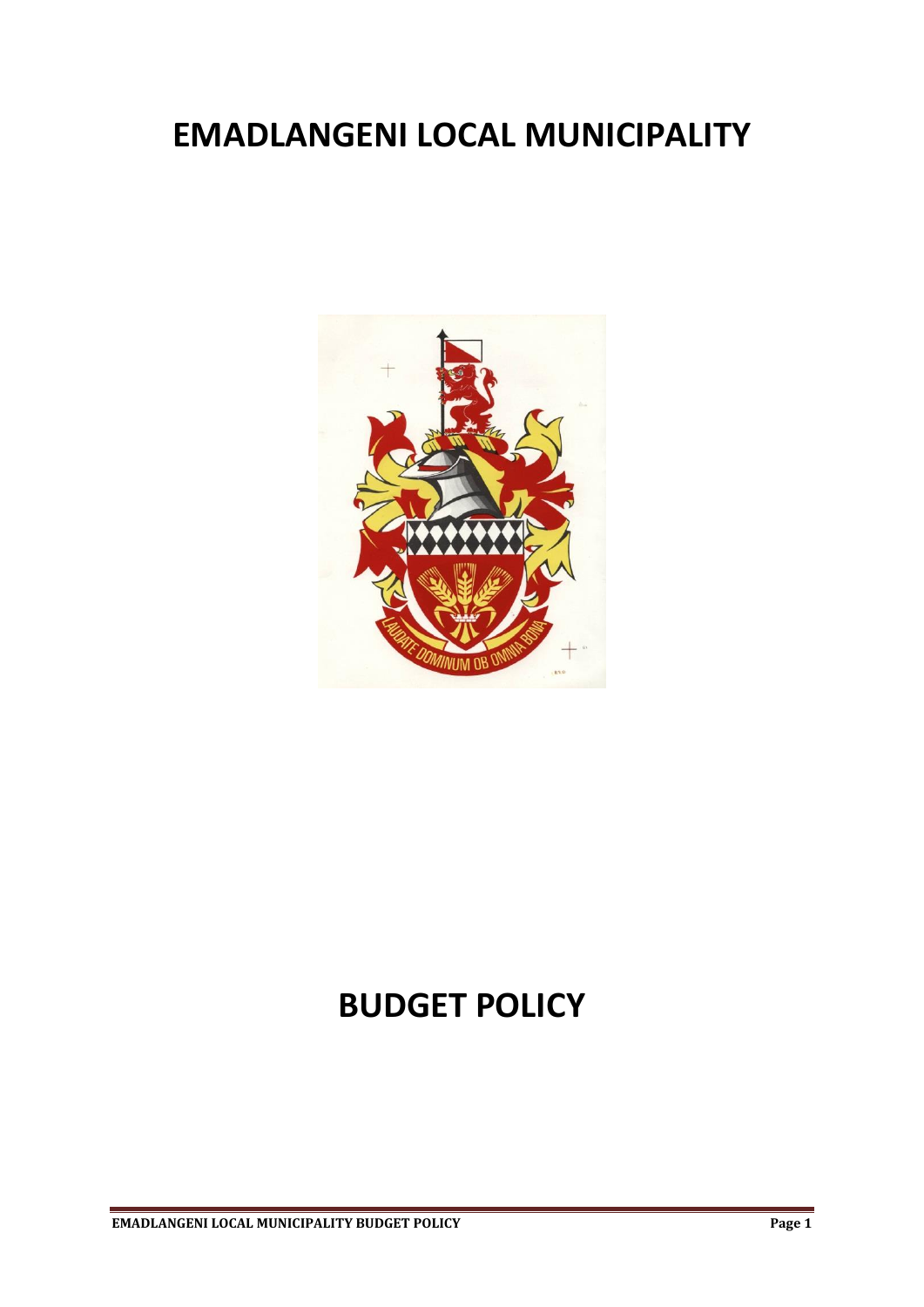# **TABLE OF CONTENTS**

Definitions 2 - 7

- 1. INTRODUCTION
- 2. OBJECTIVE OF THE POLICY
- 3. BUDGETING PRINCIPLE
- 4. BUDGET PREPARATION PROCESS
	- 4.1 Formulation of the budget
	- 4.2 Public Participation Process
	- 4.3 Approval of the Budget
	- 4.4 Publication of the Budget
- 5. Service Delivery and Budget Implementation Plan (SDBIP)
- 6. CAPITAL BUDGET
- 7. OPERATING BUDGET
- 8. FUNDING OF CAPITAL AND OPERATING BUDGET
- 9. UNSPENT FUNDS/ROLL OVERS
- 10. BUDGET TRANSFERS/VIREMENTS
- 11. ADJUSTMENT BUDGET
- 12. BUDGET IMPLEMENTATION
	- 12.1 Monitoring
	- 12.2 Reporting
- 13. CONCLUSION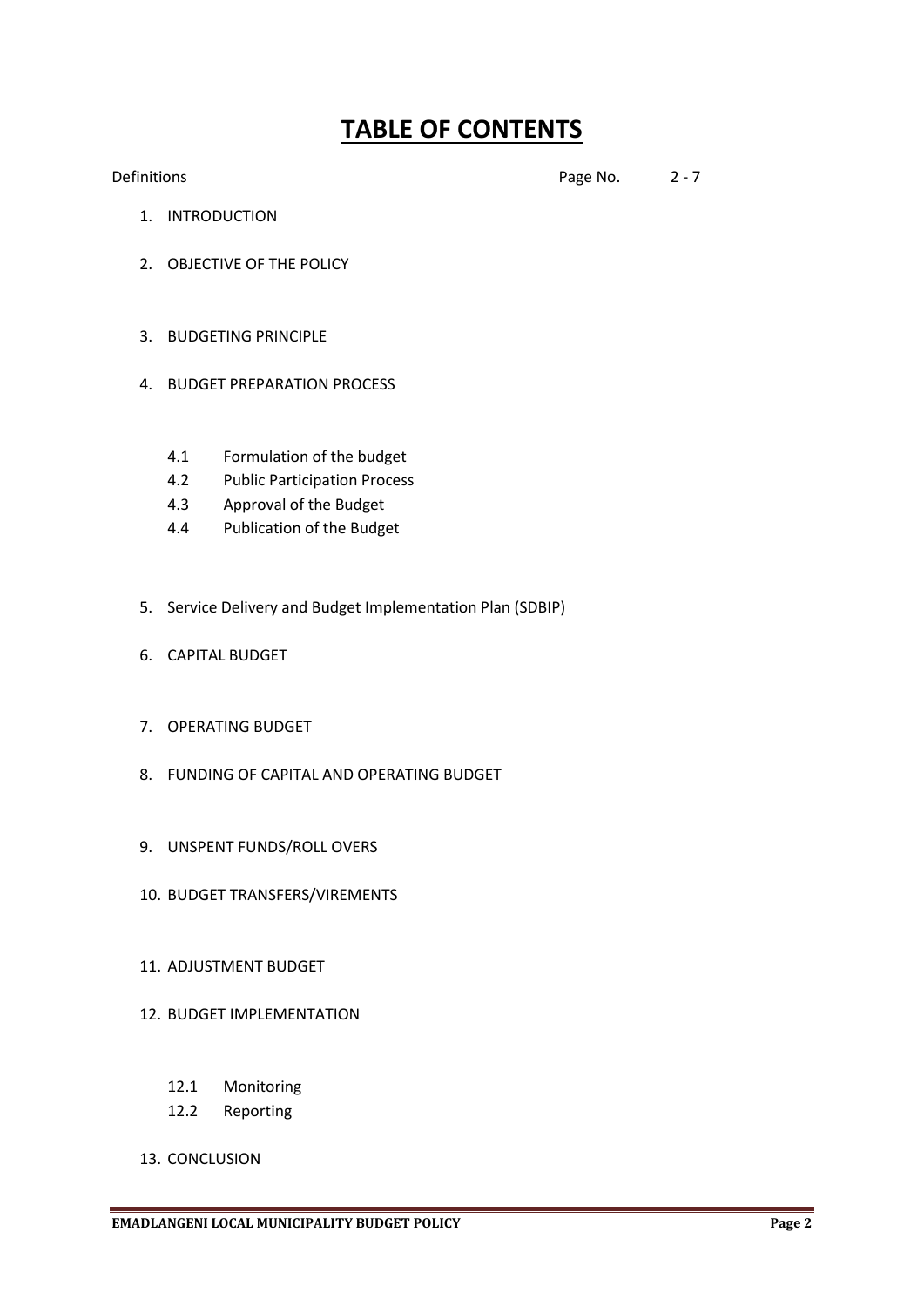# **DEFINITIONS**

#### **"Accounting Officer"** –

- (a) Means the Municipal Manager;
- (b) A person appointed in terms of Section 82 (1) (a) or (b) of the Municipal Structure Act.

#### **"Allocation"** means-

- (a) A municipality's share of the local government's equitable share referred to in section 214(1) (a) if the Constitution;
- (b) An allocation of money to a municipality in terms of Section of 214 (1) (c) of the Constitution;
- (c) An allocation of money to a municipality in terms of a provincial budget; or
- (d) Any other allocation of money to a municipality by an organ of state, including by another municipality, otherwise than in compliance with a commercial or other business transaction;

**"Annual Division of Revenue Act"** means the Act of Parliament, which must be enacted annually in terms of Section 214 (1) if the Constitution;

**"Approved budget"** means an annual budget-

- (a) Approved by a Municipal Council, or
- (b) Includes such an annual budget as revised by an adjustments budget in terms of Section 28 of the MFMA.

**"Basic Municipal Service"** means a municipal service that is necessary to ensure an acceptable and reasonable quality of life and which, if not provides, would endanger public health or safety or the environment;

**"Budget-related Policy"** means a policy of a Municipality affecting or affected by the annual budget of the Municipality, including-

- (a) The tariffs policy, which the Municipality must adopt in terms of Section 74 of Local Government: Municipal Systems Act;
- (b) The rates policy which the municipality must adopt in terms of legislation regulating municipal property rates; or
- (c) The credit control and debt collection policy, which the municipality must adopt in terms of Section 96 of the Local Government: Municipal Systems Act;

**"Budget transfer**" means transfer of funding within a function /vote.

**"Budget Year**" means the financial year of the municipality for which an annual budget is to be approved in terms of section 16 (1) of the MFMA;

**"Chief Financial Officer**" means a person designated in terms of Section 80 (2) (a) of the MFMA;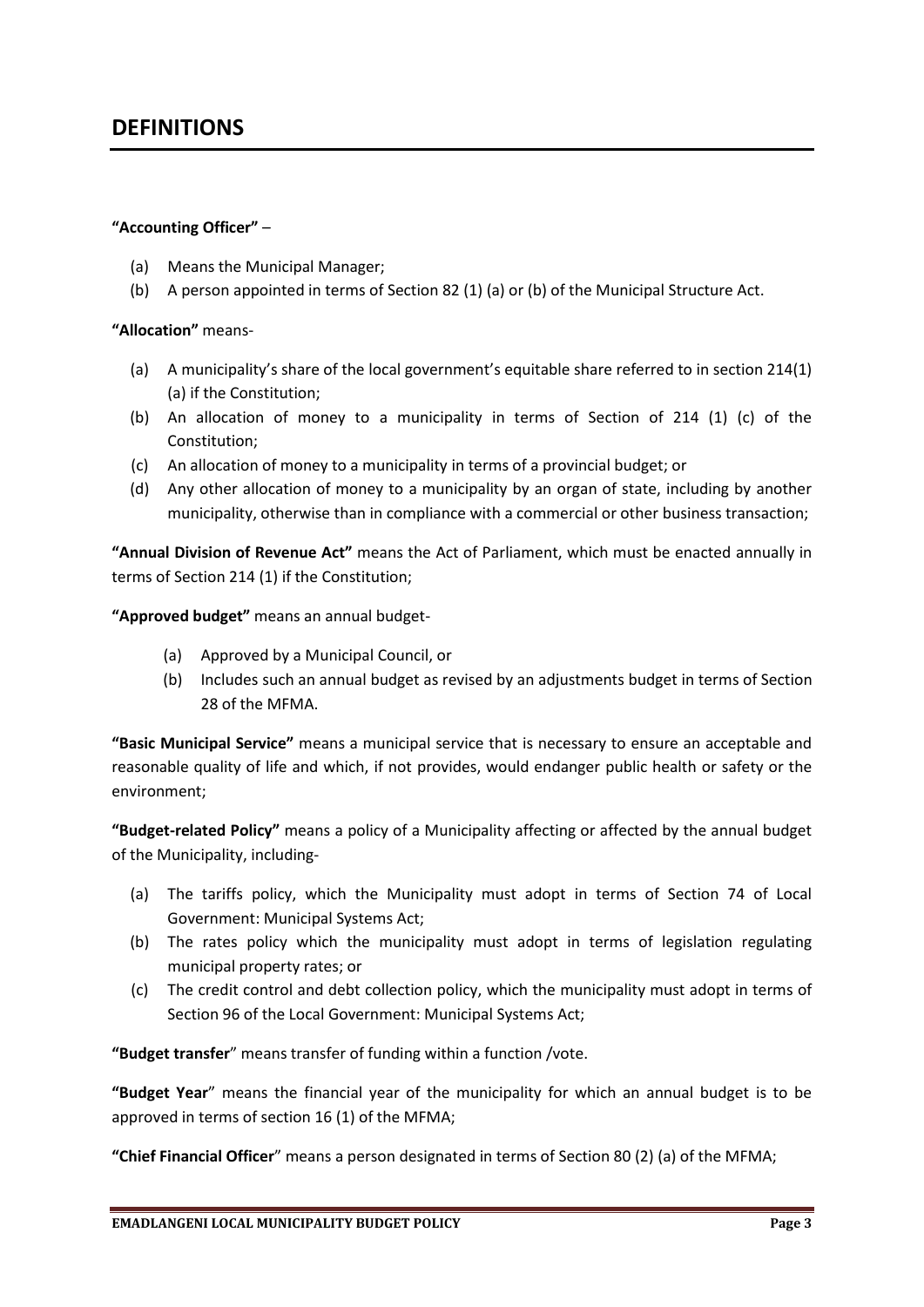**"Councillor"** means a member of a Municipal Council;

**"Creditor"** means a person to whom money is owed by the Municipality;

**"Current Year"** means the financial year, which has already commenced, but not yet ended;

**"Delegation"** in relation to a duty, includes an instruction or request to perform or to assist in performing the duty;

**"Financial Recovery Plan"** means a plan prepared in terms of Section 141 of the MFMA;

**"Financial Statements"** means statements consisting of least-

- (a) A statement of financial position;
- (b) A statement of financial performance;
- (c) A cash-flow statement;
- (d) Any other statements that may be prescribed; and
- (e) Any notes to these statements;

**"Financial Year"** means a twelve months period commencing on 1 July and ending on 30 June each year.

**"Financial Agreement"** includes any and agreement, lease, and instalment purchase contract or hire purchase arrangement under which a Municipality undertakes to repay a long-term debt over a period of time;

**"Fruitless and wasteful expenditure**" means expenditure that was made in vain and would have been avoided had reasonable care been exercised;

#### **"Irregular expenditure"** means;-

- (a) Expenditure incurred by a Municipality or Municipal entity in contravention of, or that is not in accordance with, a requirement of the MFMA Act, and which has not been condoned in terms of Section 107 of the MFMA;
- (b) Expenditure incurred by a Municipality or Municipal entity in contravention of, or that is not in accordance with, a requirement of the Local Government: Municipal Systems Act, and which has not been condoned in terms of that Act;
- (c) Expenditure incurred by a Municipality in contravention of, or that is not in accordance with, a requirement of the Public Office Bearer Act, 1998 (Act No. 20 of 1998); or
- (d) Expenditure incurred by a Municipality or Municipal Entity in contravention of, or that is not in accordance with, a requirement of the supply chain management policy of the Municipality or entity or any of the Municipality's by-laws giving effect to such policy, and which has not been condoned in terms of such policy or by-law, but excludes expenditure by a Municipality which falls within the definition of "unauthorised expenditure";

**"Investment**", in relation to funds of a Municipality, means-

(a) The placing on deposit of funds of a Municipality with a financial institution; or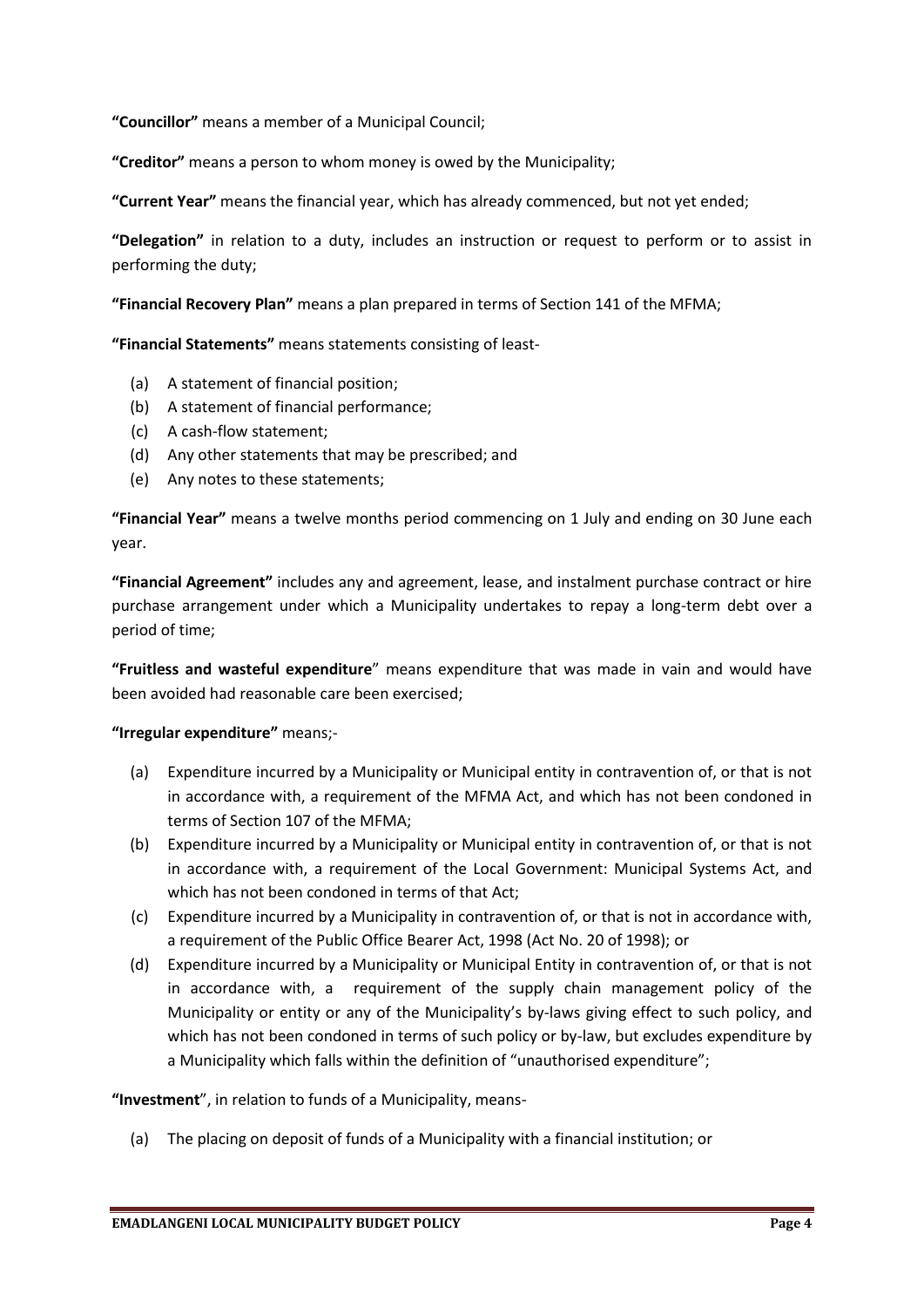(b) The acquisition of assets with funds of a Municipality not immediately required, with the primary aim of preserving those funds;

**"Lender**", means a person who provides debt finance to a Municipality;

**"Local community**" has the meaning assigned to it in Section 1 of Local Government: Municipal Systems Act;

**"Long-term debt"**, means debt repayable over a period exceeding one year;

**"Mayor"** means a councillor elected as the mayor or acting mayor of the Municipality in terms of Section 48 of the Municipal Structures Act;

**"MFMA"** means the Local Government: Municipal Finance Management Act, 56 of 2003

**"Municipal Structures Act"** means the Local Government: Municipal Structures Act, 117 of 1998 as amended from time to time;

**"Municipal Systems Act"** means the Local Government: Municipal Systems Act, 32 of 2000 as amended from time to time;

**"Municipal council"** or **"council"** means the council of a Municipality referred to in Section 18 of the Municipal Structures Act;

**"municipal debt instrument"** means any note, bond, debenture or other evidence of indebtedness issued by a Municipality, including dematerialised or electronic evidence of indebtedness intended to be used in trade;

**"Municipal entity"** has the meaning assigned to it in Section 1 of the Municipality Systems Act (refer to the MSA for definition);

#### **"Municipality"**-

- (a) When referred to as a corporate body, means a Municipality as described in Section 2 of the Municipal Systems Act; or
- (b) When referred to as a geographic area, means a municipal area determined in terms of the Local Government: Municipal Demarcation Act, 1998 (Act No. 27 of 1998);

**"Municipal service**" has the meaning assigned to it in Section 1 of the Municipal Systems Act;

**"Municipal tariff**" means a tariff for services which a Municipality may set for the provision of a service to the local community, and includes a surcharge on such tariff;

**"Municipal tax"** means the National Treasury established by Section 5 of the Public Finance Management Act;

**"Official",** means-

- (a) An employee of a Municipality or Municipality entity;
- (b) A person seconded to a Municipality or Municipal entity to work as a member of staff of the Municipality or Municipal entity; or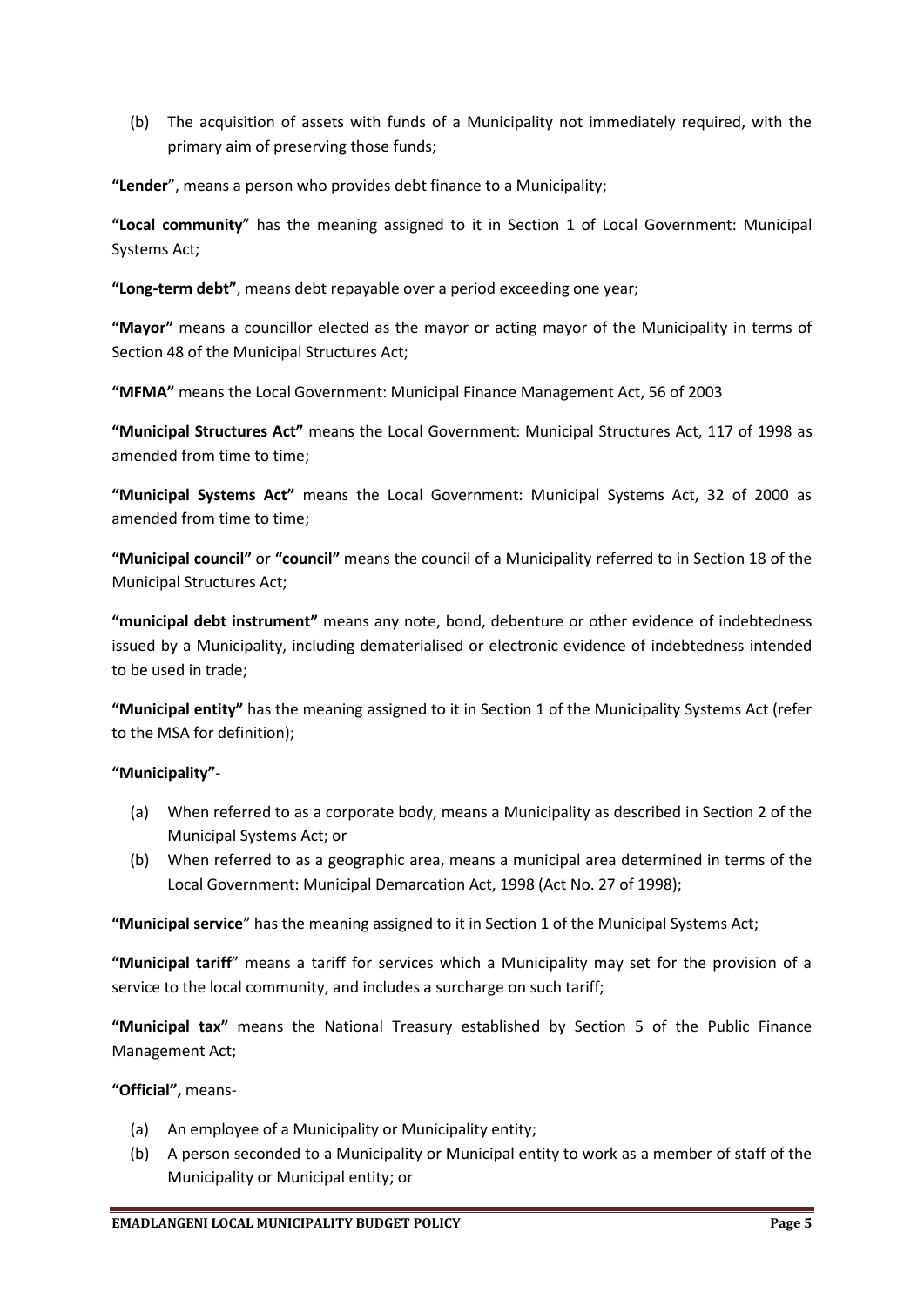(c) A person contracted by a Municipality or Municipal entity to work as a member of the staff of the Municipality or Municipal entity otherwise than as an employee

#### **"Overspending"**-

- (a) Means causing the operational or capital expenditure incurred by the Municipality during a financial year to exceed the total amount appropriated in that year's budget for its operational or capital expenditure as the case may be;
- (b) In relation to a vote, means causing expenditure under the vote to exceed the amount appropriated for that vote; or
- (c) In relation to expenditure under Section 26 of the MFMA, means causing expenditure under that section to exceed the limits allowed in subsection (5) of this section;

**"Past financial year"** means the financial year preceding the current year;

**"Quarter"** means any of the following periods in a financial year;

- (a) 1 July to 30 September;
- (b) 1 October to 31 December;
- (c) 1 January to 31 March; or
- (d) 1 April to 30 June;

**"Service delivery and budget implementation plan"** means a detailed plan approved by the mayor of a Municipality in terms of Section 53 (1) (c) (ii) of the MFMA for implementing the municipality's delivery of municipal services and its annual budget, and which must indicate-

- (a) Projections for each month of-
	- (i) Revenue to be collected, by source; and
	- (ii) Operational and capital expenditure, by vote;
- (b) Service delivery targets and performance indicators for each quarter; and
- (c) Any other matters that may be prescribed, and includes any revisions of such plan by the mayor in terms of Section 54 (1) (c) of the MFMA;

**"Short-term debt"** means debt repayable over a period not exceeding one year;

**"Standards of generally recognised accounting practice"**, means an accounting practice complying with standards applicable to municipalities or municipal entities as determined by the Accounting Standard Board;

**"Unauthorised expenditure**", means any expenditure incurred by a Municipality otherwise than in accordance with Section 15 or 11 (3) of the MFMA, and includes-

- (a) Overspending of the total amount appropriated in the municipality's approved budget;
- (b) Overspending of the total amount appropriated for a vote in the approved budget;
- (c) Expenditure form a vote unrelated to the department or functional area covered by the vote;
- (d) Expenditure of money appropriated for a specific purpose, otherwise than for that specific purpose;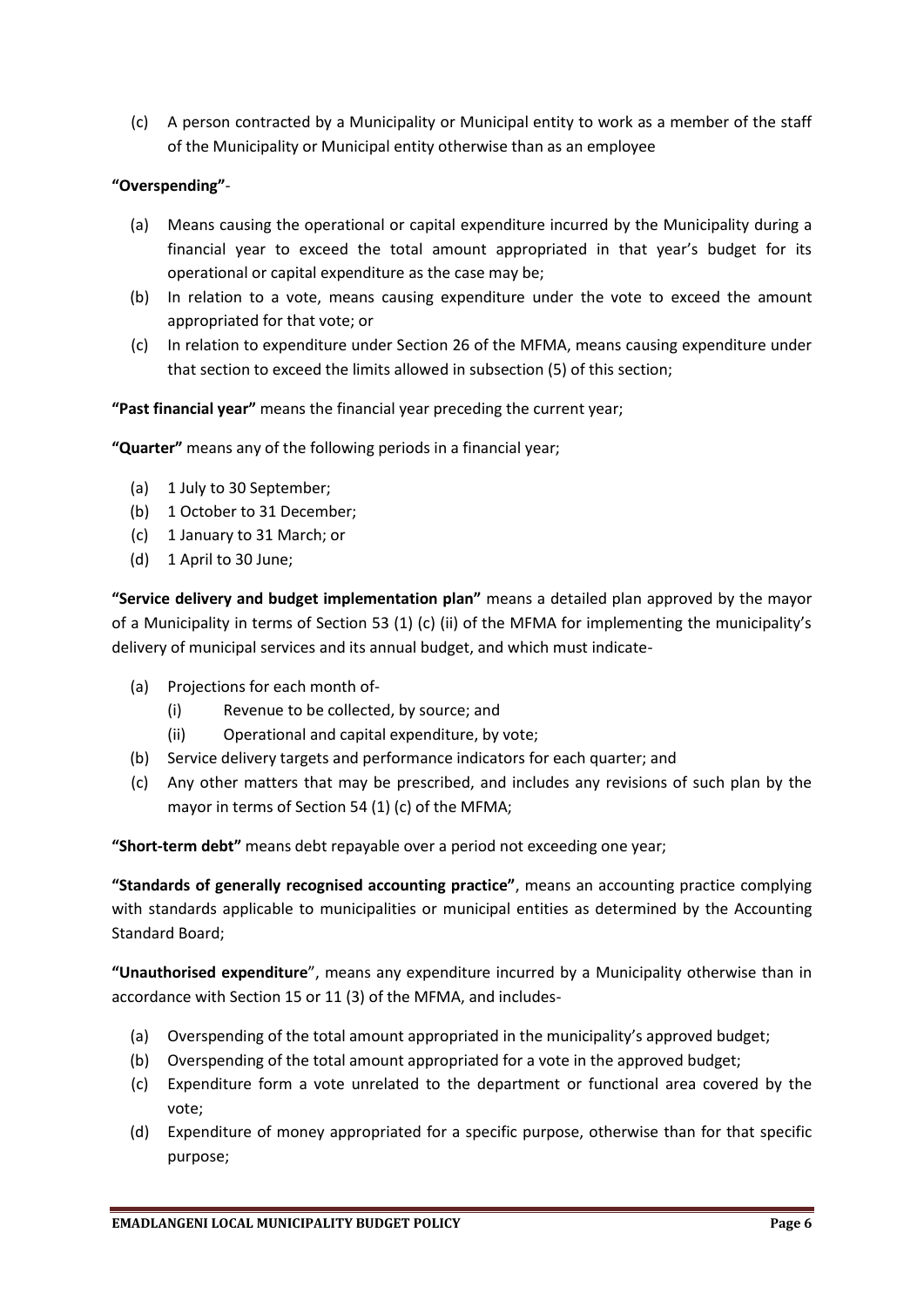- (e) Spending of an allocation referred to in paragraph (b), (c) or (d) of the definition of "allocation" otherwise than in accordance with any conditions of the allocation; or
- (f) A grant by the Municipality otherwise than in accordance with the MFMA;

"**virement**" means transfer of funds between functions/votes

**"vote"** means-

- (a) One of the main segments into which a budget of a municipality is divided for the appropriation of money for the different departments or functional areas of the Municipality; and
- (b) Which specifies the total amount that is appropriated for the purposes of the department or functional area concerned?

\_\_\_\_\_\_\_\_\_\_\_\_\_\_\_\_\_\_\_\_\_\_\_\_\_\_\_\_\_\_\_\_\_\_\_\_\_\_\_\_\_\_\_\_\_\_\_\_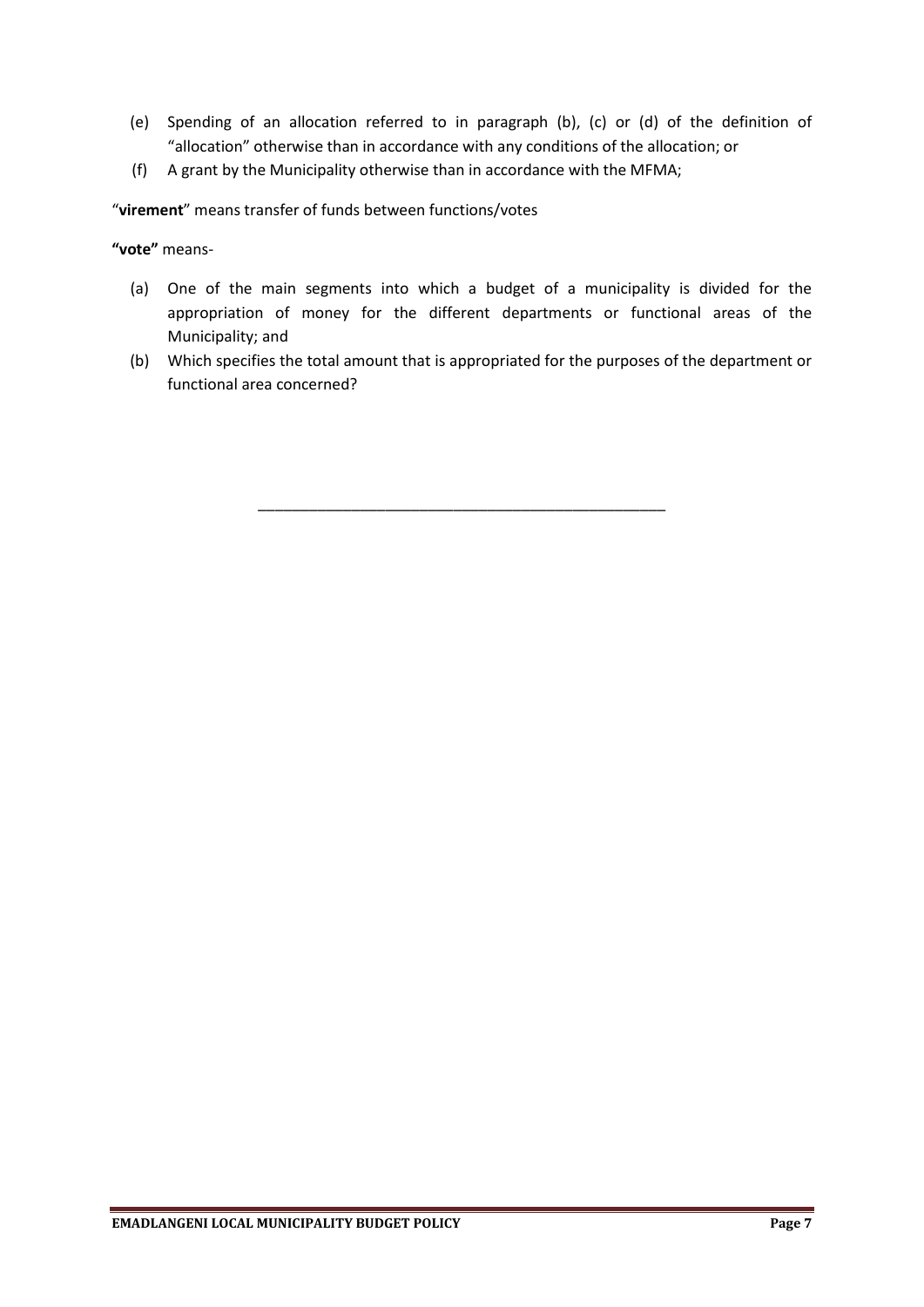# **1. INTRODUCTION**

In terms of the Municipal Finance Management Act, No. 56 of 2003, Chapter 4 on Municipal Budgets, subsection 16, states that the Council of a Municipality must for each financial year approve an annual budget for the Municipality before commencement of that financial year. According to subsection 2 of the Act concerned, in order to comply with subsection 1, the Mayor of the Municipality must table the annual budget at a Council meeting at least ninety (90) days before the start of the budget year. This policy must be read, analysed, explained, interpreted, implemented and understood against this legislative background. The budget plays a critical role in an attempt to realise diverse community needs. Central to this, the formulation of a Municipality budget must take into account the government's macroeconomic and fiscal policy fundamentals. In brief, the conceptualisation and the operationalisation of the budget must be located within the national government's policy framework.

# **2. OBJECTIVE**

The objective of the budget policy is to set out:

- The principles which the Municipality will follow in preparing each medium term revenue and expenditure framework budget;
- The responsibilities of the mayor, the accounting officer, the chief financial officer and other senior managers in compiling the budget
- To establish and maintain procedures to ensure adherence to Emadlangeni Local Municipality's IDP review and budget processes.

# **3. BUDGETING PRINCIPLES**

- The Municipality shall not budget for a deficit and should also ensure that revenue projections in the budget are realistic taking into account actual collection levels.
- Expenses may only be incurred in terms of the approved annual budget (or adjustment budget) and within limits of the amounts of the amounts appropriated for each vote in the approved budget.
- Emadlangeni Local Municipality shall prepare a medium term revenue and expenditure framework (MTREF) and that be reviewed annually and approved by Council
- The MTREF budget must at all times be within the framework of the Municipal Integrated Development Plan (IDP).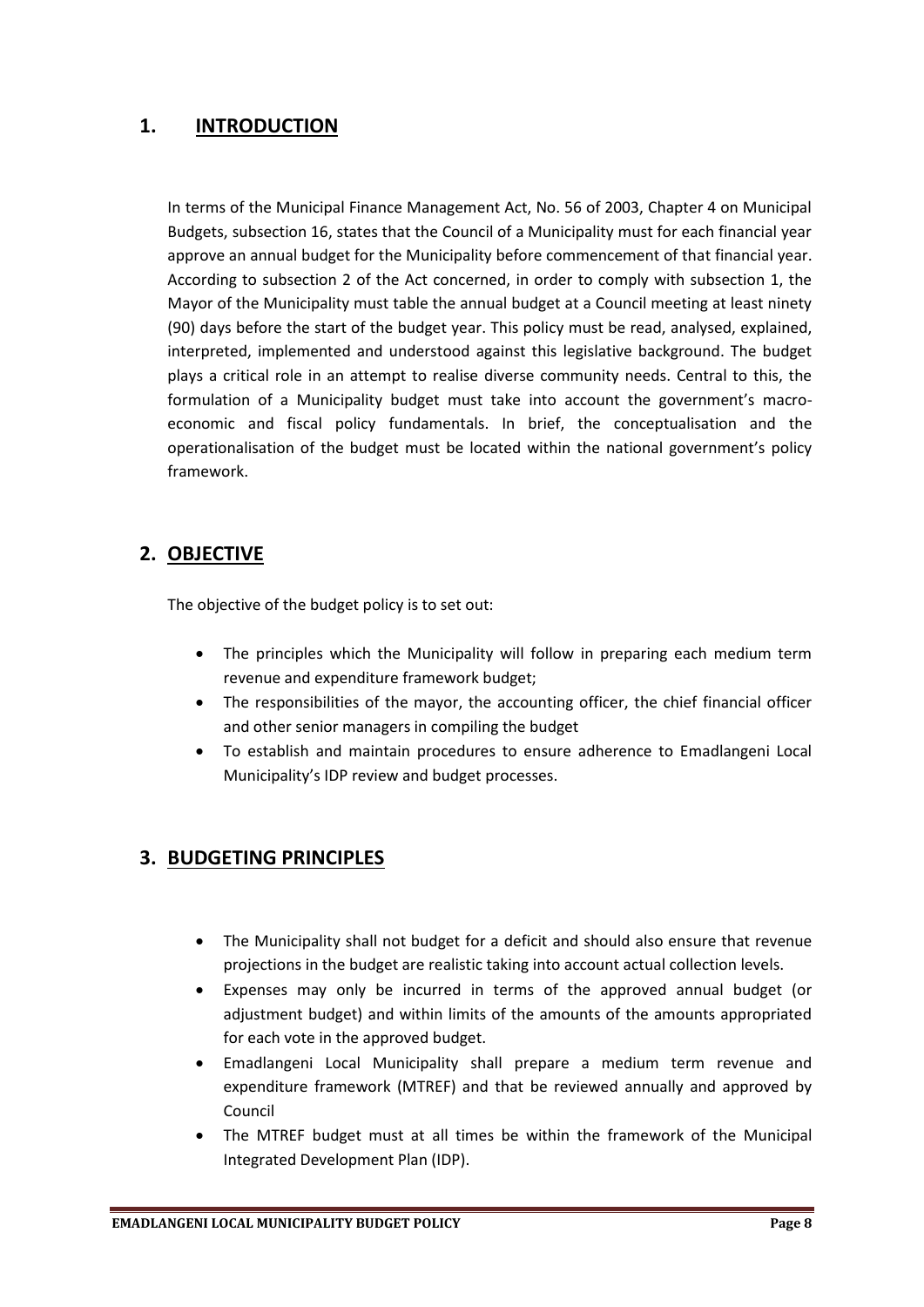# **4. BUDGET PREPARATION PROCESS**

#### **(a) Formulation of the budget**

- (a) The Accounting Officer with the assistance of the Chief Financial Officer and the officer responsible for the IDP shall draft the IDP process plan as well as the budget timetable for the Municipality including Municipal entities for the ensuing financial year.
- (b) The mayor shall table the IDP process plan as well as the budget timetable to Council by 31 August each year for approval (ten (10) months before the start of the next budget year).
- (c) IDP process plan as well as the budget timetable shall indicate the key deadlines for the review of the IDP as well as the preparation of the medium term revenue and expenditure framework budget and the revision of the annual budget. Such target dates shall follow the prescriptions of the Municipal Finance Management Act as well as the guidelines set by National Treasury.
- (d) The mayor shall convene a strategic workshop in September/October with Council and all senior managers in order to determine the IDP priorities which will form the basis for the preparation of the MTREF budget taking into account the financial and political pressures facing the municipality. The mayor shall table the IDP priorities with the draft budget to Council.
- (e) The mayor shall table the draft IDP and MTREF budget to Council by 31 March (90 days before the start of the new budget year) together with the draft resolutions and budget related policies (policies on tariff setting, credit control, debt collection, indigents, investment and cash management, borrowings, etc.)
- (f) The Chief Financial Officer and senior managers undertake the technical preparation of the budget.
- (g) The budget must be in the prescribed format, in terms of National Treasury's guidelines issued from time to time, and must be divided into capital and operating budget.
- (h) The budget must reflect the realistically expected revenues by major source for the budget year concerned;
- (i) The expenses reflected in the budget must be divided into items as prescribed by National Treasury;
- (j) The budget must also contain the information related to which the budget relates, as well as the actual revenues and expenses for the prior year, and the estimated revenues and expenses for the current year.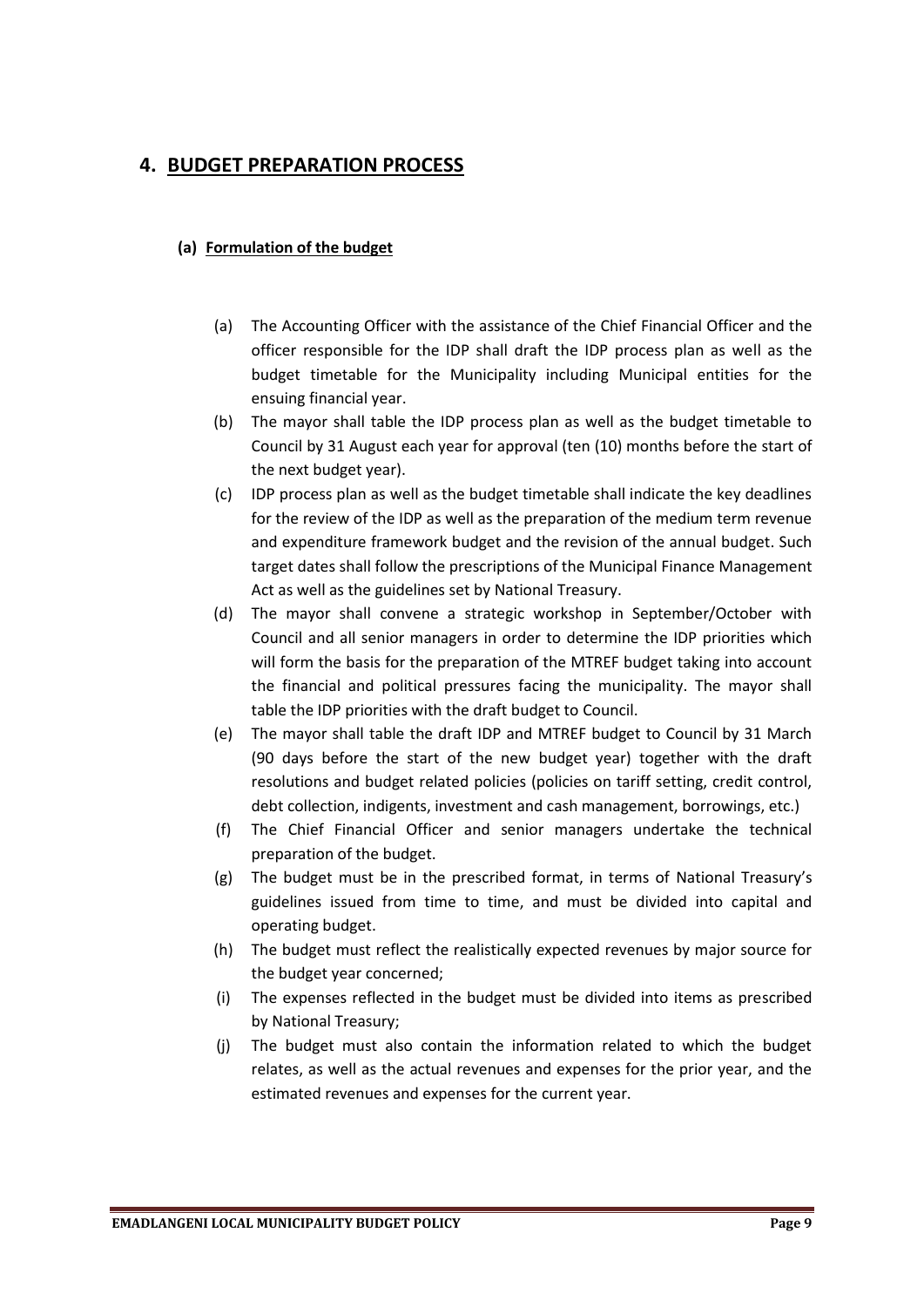#### **(b) Public participation process**

Immediately after the draft annual budget has been tabled, the Municipality must convene hearings on the draft budget in April and invite the public, stakeholder organisations, to make representation at the council hearings and to submit comments in response to the draft budget.

# **(c) Approval of the budget**

- (a) Council shall consider the next medium term expenditure framework budget for approval not later than 31 May (30 days before the start of the budget year).
- (b) The council resolution must contain budget policies and the performance measures must be adopted.
- (c) Should the Municipality fail to approve the budget before the start of the budget year, the mayor must inform the MEC for Finance in the Province that the budget has not been approved.
- (d) The budget tabled to Council for approval shall include the following documents;
- (e) Draft resolutions approving the budget and levying property rates, other taxes and tariffs for the financial year concerned;
- (f) Draft resolutions
- (g) Measurable performance objectives for each budget vote, taking into account the municipality's IDP;
- (h) The projected cash flows for the financial year by revenue sources and expenditure votes;
- (i) Any proposed amendments to the IDP;
- (j) Any proposed amendments to the budget-related policies;
- (k) The cost to the municipality of the salaries, allowances and other benefits of its political office bearers and other councillors, the accounting officer, the chief financial officer, and other senior managers;
- (l) Particulars of any proposed allocations or grants to other municipalities, municipal entities, external mechanisms assisting the municipality in service delivery, other organs of state, and organisations such as Non-Governmental Organisations, welfare institutions and so on;
- (m) Particulars of the municipality's investments; and
- (n) Various information in regard to municipal entities under the shared or sole control of the municipality.

## **(d) Publication of the budget**

(a) Within 14 days after the draft annual budget has been tabled, the Director: Corporate Services must post the budget and other budget-related documentation onto the Municipal website so that it is accessible to the public as well as send hard copies to Auditor General's office, Local Government, District Municipality, National and Provincial Treasury;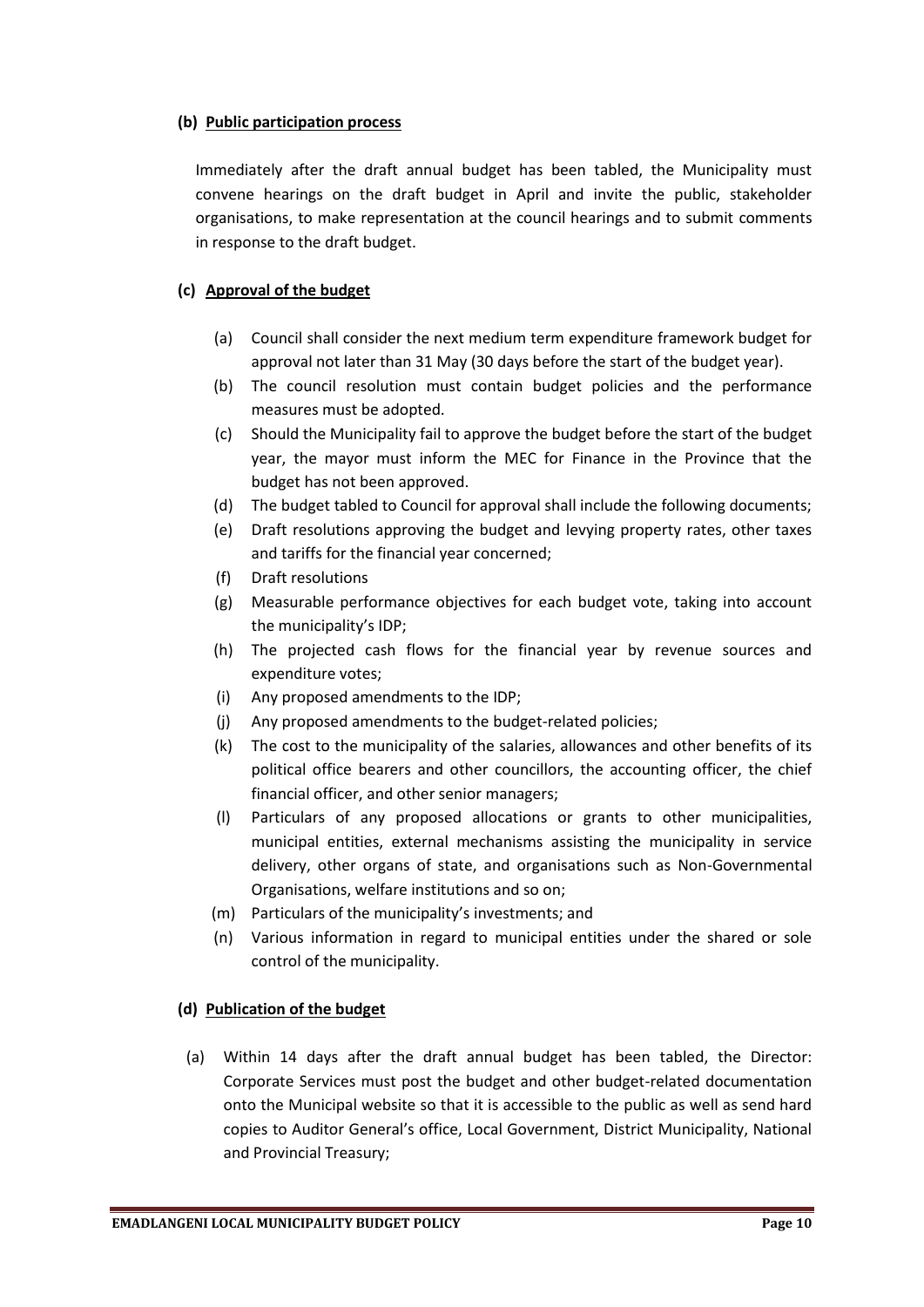(b) The Chief Financial Officer must within 14 days submit the approved budget in both printed and electronic formats to the National Treasury, the Provincial Treasury as well as post it on the Municipal website.

# **(e) Service Delivery and Budget Implementation Plan (SDBIP)**

- (a) The mayor must approve the Service Delivery and Budget Implementation Plan not later than 28 days after the approval of the Budget by Council
- (b) The SDBIP shall include the following components;
	- i. Monthly projections of revenue to be collected for each source
	- ii. Monthly projections of expenditure (operating and capital) and revenue for each vote
	- iii. Quarterly projections of service delivery targets and performance indicators for each vote
	- iv. Ward information for expenditure and service delivery
	- v. Detailed capital works plan broken down by ward over three years.

# **5 CAPITAL BUDGET**

- (a) Expenditure of a project shall be included in the capital budget if it meets the asset definition i.e. if it results in an asset being acquired or created and its value exceeds R10 000 and has a useful life in excess of one year
- (b) Vehicle replacement shall be done in terms of Council's vehicle replacement policy. The budget for vehicles shall distinguish between replacement and new vehicles. No globular amounts shall be budgeted for vehicle acquisition.
- (c) A Municipality may spend money on a capital project only if the money for the project has been appropriated in the capital budget.
- (d) The envisaged sources of funding for the capital budget must be properly considered and the Council must be satisfied that this funding is available and has not been committed for other purposes.
- (e) Before approving a capital project, the Council must consider;
	- i. The projected cost of the project over all the ensuing financial years until the project becomes operational,
	- ii. Future operational costs and any revenues, which may arise in respect of such project, including the likely future impact on operating budget (i.e. on property rates and service tariffs).
- (a) Before approving the capital budget, the Council shall consider;
	- i. The impact on the present and future operating budgets of the municipality in relation to finance charges to be incurred on external loans,
	- ii. Depreciation of fixed assets.
	- iii. Maintenance of fixed assets, and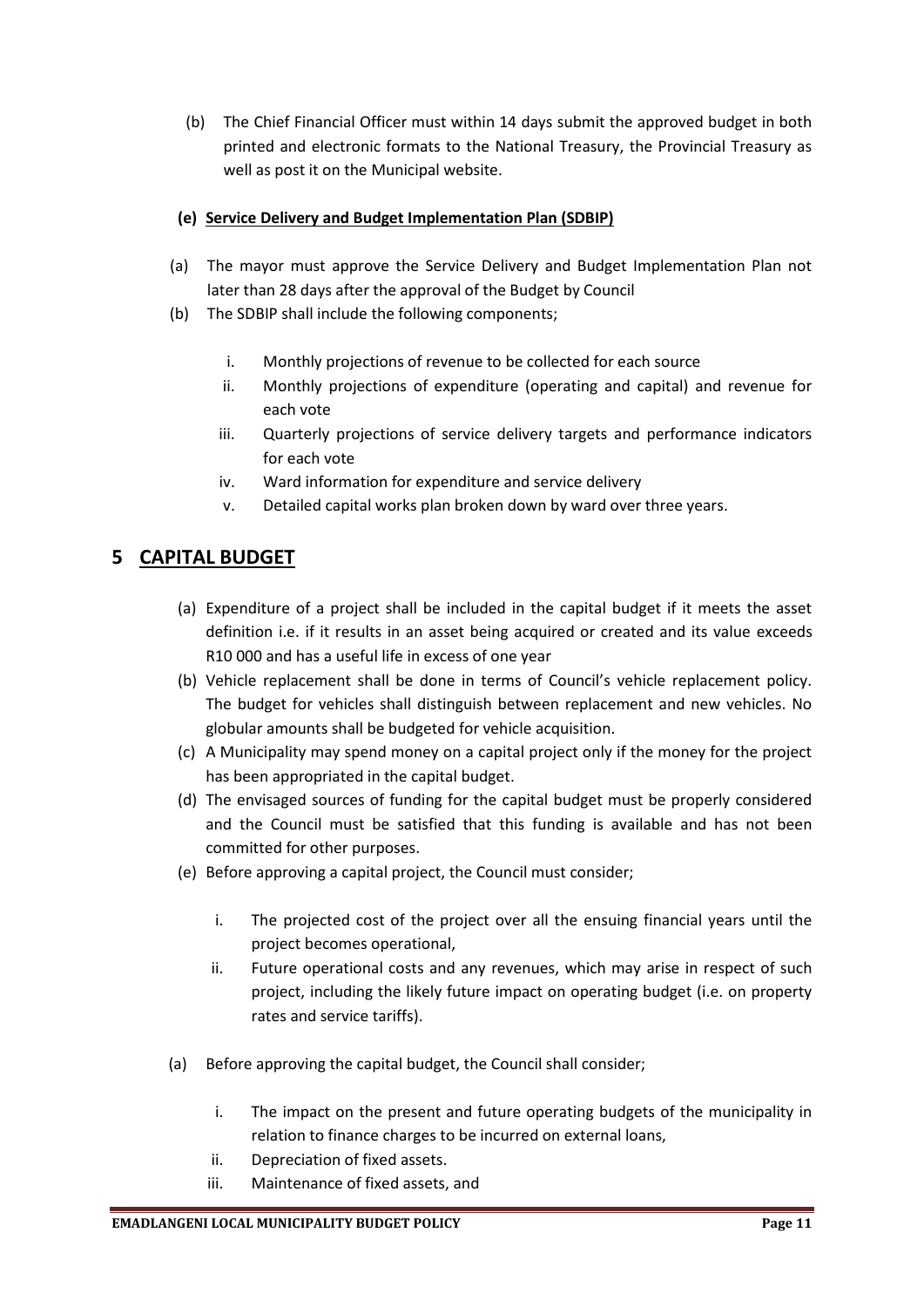- iv. Any other ordinary operational expenses associated with any item on such capital budget.
- (b) Council shall approve the annual or adjustment budget only if it has been properly balanced and funded
- (c) The capital expenditure shall be funded from the following sources;

## **Revenue or Surplus**

- If any project is to be financed from revenue this financing must be included in the
- Cash budget to raise sufficient cash for the expenditure.
- If the project is to be financed from surplus there must be sufficient cash available at the time of execution of the project.

## **External loans**

- External loans can be raised only if it is linked to the financing of an asset;
- A capital project to be financed from an external loan can only be included in the budget if the loan has been secured or if it can be reasonably assumed as being secured.
- The loan redemption period should not exceed the estimated life expectancy of the asset. If this happens the interest payable on the excess redemption period shall be declared as fruitless expenditure;
- Interest payable on external loans shall be included as a cost in the revenue budget
- Finance charges relating to such loans shall be charged to or apportioned only between the departments or votes to which the projects relate.

## **Capital Replacement Reserve (CRR)**

- (a) Council shall establish a CRR for the purpose of financing capital projects and the acquisition of assets. Such reserve shall be established from the following sources of revenue;
	- o Inappropriate cash-backed surpluses to the extent that such surpluses are not required for operational purposes;
	- o Interest on the investments of the CRR, appropriated in terms of the investments policy;
	- o Additional amounts appropriated as contributions in each annual or adjustment budget; and
	- o Sale of land and profit or loss on the sale of assets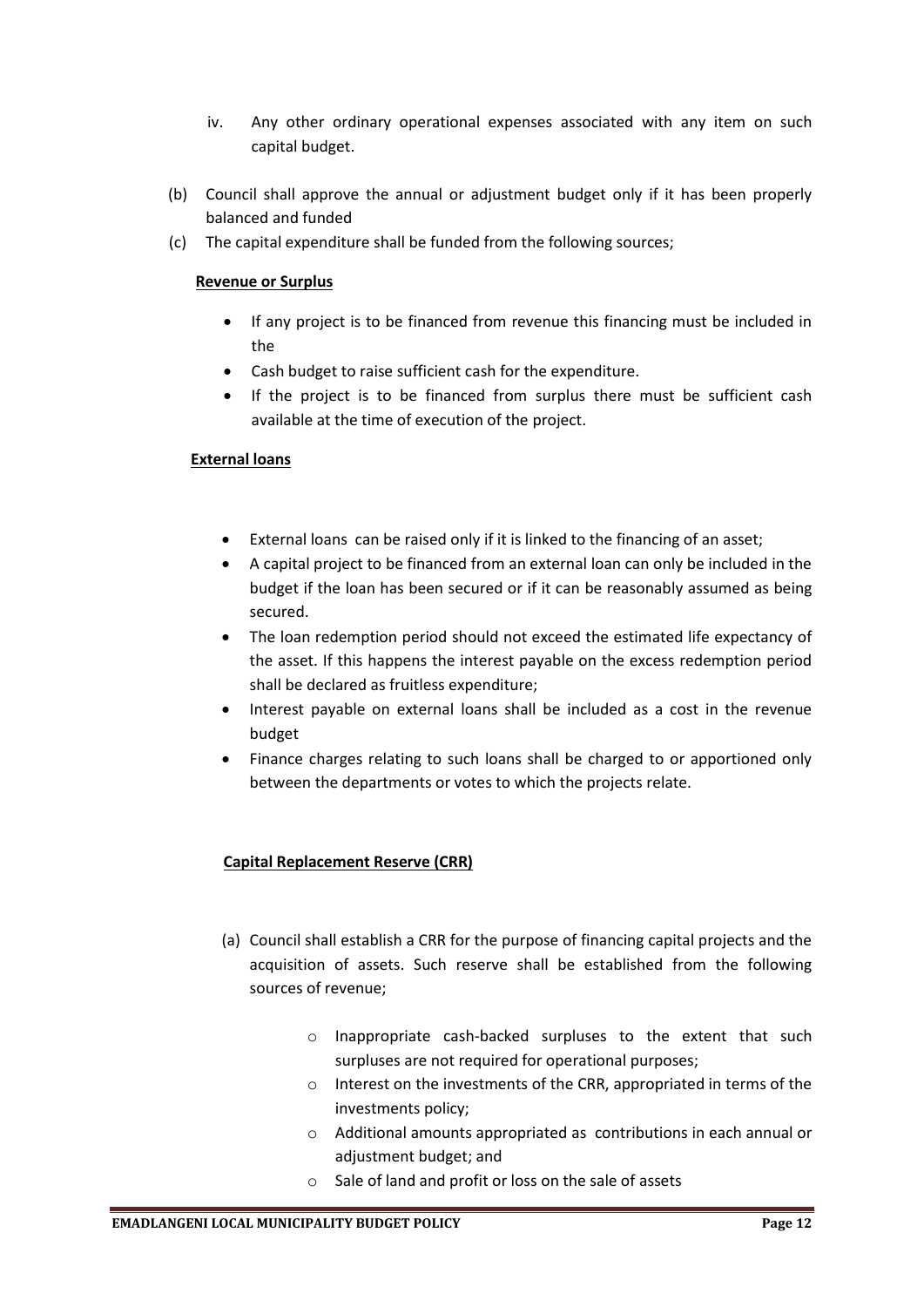- (b) Before any asset can be financed from the CRR the financing must be available within the reserve and available as such as this fund must be cash backed;
- (c) If there is insufficient cash available to fund the CRR this reserve fund must then be adjusted to equal the available cash;
- (d) Transfers to the CRR must be budgeted for in the cash budget.

# **Grant Funding**

- Non capital expenditure funded from grants
	- o Must be budgeted for as part of the revenue budget
	- o Expenditure must be reimbursed from the funding creditor and transferred to the operating and must be budgeted for as such.
- Capital expenditure must be budgeted for in the capital budget
- Interest earned on investments of Conditional Grant Funding shall be capitalised if the conditions shat that interest should accumulate in the fund. If there is no conditions stated the interest can then be allocated directly to the revenue accounts.
- Grant funding does not need to be cash backed but cash should be secured before spending can take place.

# **6 OPERATING BUDGET**

- (a) The Municipality shall budget in each annual and adjustment budget for the contribution to:
	- i. Provision for accrued leave entitlements equal to 100% of the accrued leave
	- ii. Entitlement of officials as at 30 June of each financial year
	- iii. Provision for bad debts in accordance with its rates and tariffs policies
	- iv. Provision for the obsolescence and deterioration of stock in accordance with its stores management policy
	- v. Depreciation and finance charges shall be charged to or appointed only between the departments or votes to which the projects relate
	- vi. At least 5% of the operating budget component of each annual and adjustments budget shall be set aside for maintenance.
- (b) When considering the draft annual budget, council shall consider the impact which the proposed increase in rates and service tariffs will have on the monthly municipal accounts of households
- (c) The impact of such increases shall be assessed on the basis of a fair sample of randomly selected accounts
- (d) The operating budget shall reflect the impact of the capital components on;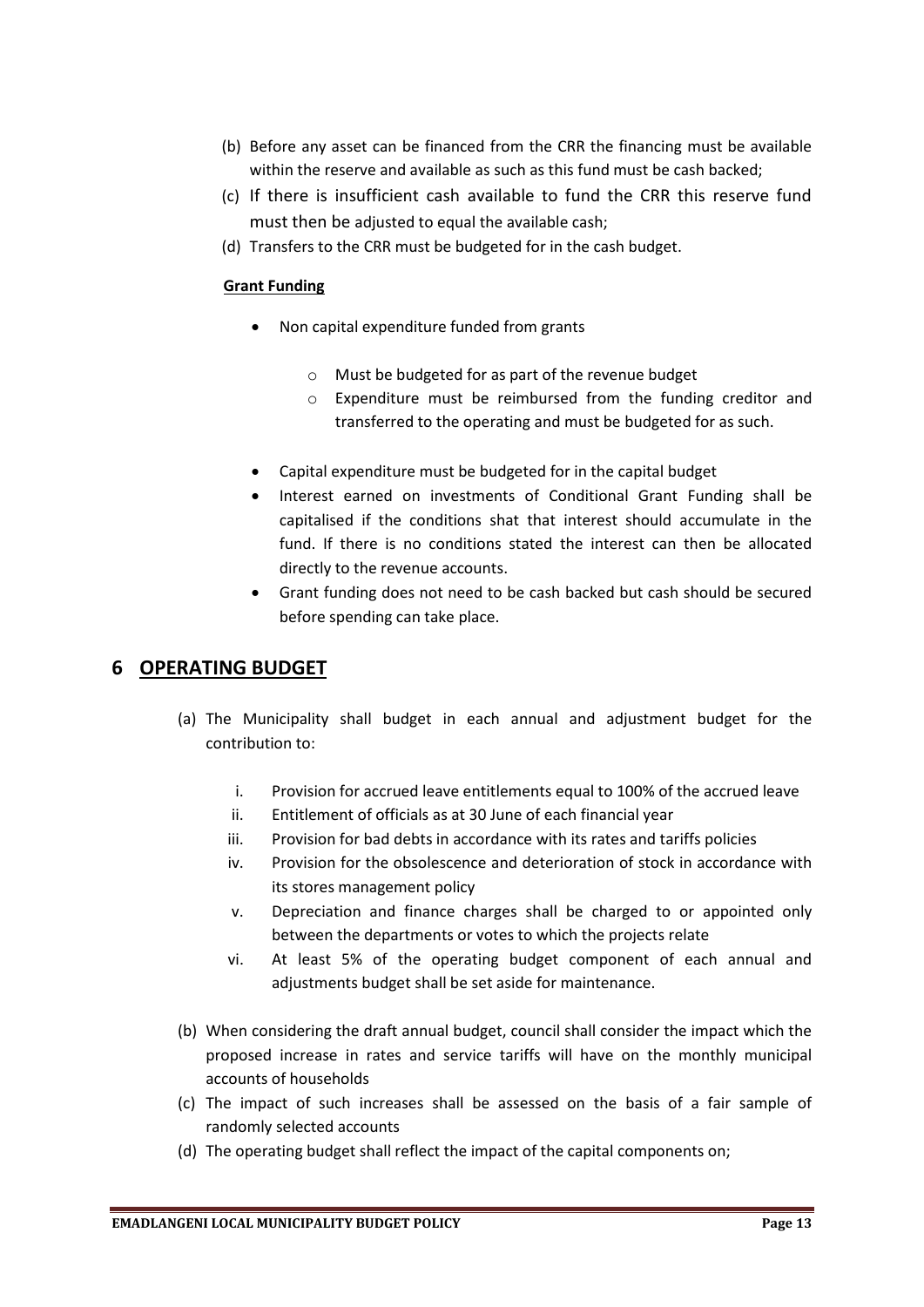- Depreciation charges
- Repairs and maintenance expenses
- Interest payable on external borrowings
- Other operating expenses
- (e) The Chief Financial Officer shall ensure that the cost of indigence relief is separately reflected in the appropriate votes.

# **7 FUNDING OF CAPITAL AND OPERATING BUDGET**

- (a) The budget may be financed only from;
	- i. Realistically expected revenues, based on current and previous collection levels;
	- ii. Cash-backed funds available from previous surpluses where such funds are not required for other purposes; and
	- iii. Borrowed funds in respect of the capital budget only.

# **8 UNSPENT FUNDS/ROLL OVER OF BUDGET**

- (a) The appropriation of funds in an annual or adjustments budget will lapse to the extent that they are unspent by the end of the relevant budget year, but except for funds relating to capital expenditure
- (b) Only unspent grant (if the conditions for such grant funding allows that) or loan funded capital budget may be rolled over to the next budget year
- (c) Conditions of the grant fund shall be taken into account in applying for such rollover of funds
- (d) Application for rollover of funds shall be forwarded to the budget office by the  $15<sup>th</sup>$  of April each year to be included in next year's budget for adoption by Council in May
- (e) Adjustments to the rolled over budget shall be done during the  $1<sup>st</sup>$  budget adjustment in the new financial year after taking into account expenditure up to the end of the previous financial year.
- (f) No funding for projects funded from the Capital Replacement Reserve shall be rolled over to the next budget year except in cases where a commitment has been made 90 days (30 March each year) prior to the end of that particular financial year
- (g) No unspent operating budget shall be rolled over to the next budget year

# **9 BUDGET TRANSFERS AND VIREMENTS**

(a) Budget transfers within the same vote shall be recommended by the Senior Manager: Budget and Treasury and approved by the Chief Financial Officer or such other senior delegated official in the Budget and Treasury Department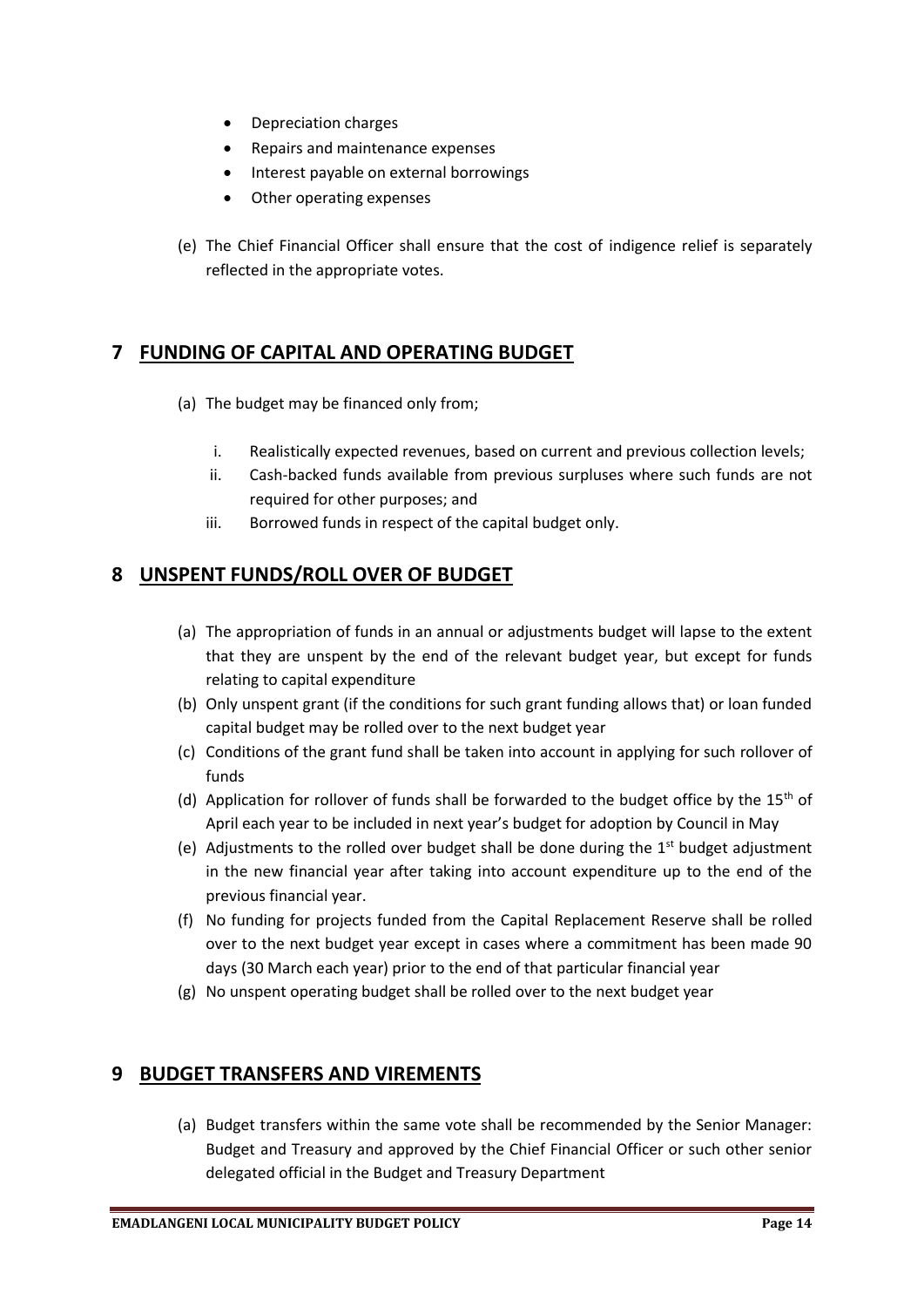- (b) No budget transfers or virement shall be made to or from salaries except with the prior approval of the Chief Financial Officer in consultation with the Director: Corporate Services
- (c) In cases of emergency situations virements shall be submitted by the Accounting Officer to the Mayor for authorisation and be reported by the Mayor to Council at its next meeting
- (d) The budget for personnel expenditure may not be increased without prior approval of the Chief Financial Officer
- (e) Savings on allocations earmarked for specific operating and capital projects may not be used for other purposes except with the approval of Council,
- (f) Directors may utilise a saving in the amount appropriated under a main expenditure category (e.g. salaries, general expenses, repairs & maintenance, etc.) within a vote which is under their control towards the defrayment of excess expenditure under another main expenditure category within the same vote, with the approval of the Chief Financial Officer or such senior delegated official in the Budget & Treasury Department
- (g) The amount of a saving under a main expenditure category of a vote that may be transferred to another main expenditure category may not exceed ten per cent of the amount appropriated under that main expenditure category
- (h) Savings in an amount appropriated for capital expenditure may not be used to defray operational expenditure
- (i) Virements between votes shall be included in the adjustment budget.

# **10 ADJUSTMENT BUDGET**

Each adjustment budget shall reflect realistic excess, however nominal of current revenues over expenses.

- (a) The Chief Financial Officer shall ensure that the adjustments budgets comply with the requirements of the National Treasury, reflects the budget priorities determined by the Mayor, are aligned with the IDP, and comply with all budget related policies and shall make recommendations to the Mayor on the revision of the IDP and the budgetrelated policies where these are indicated
- (b) Council may revise its annual budget by means of an adjustment budget at most three times a year or as regulated
- (c) The Accounting Officer must promptly adjust its budgeted revenues and expenses if a material under-collection of revenue arises or is apparent
- (d) The Accounting Officer shall appropriate additional revenues, which have become available but only to revise or accelerate spending programmes already budgeted for or any areas of critical importance identified by Council in compliance with item 2 of Section 10.
- (e) The Council shall in such adjustments budget, and within the prescribed framework, confirm unforeseen and unavoidable expenses on the recommendation of the Mayor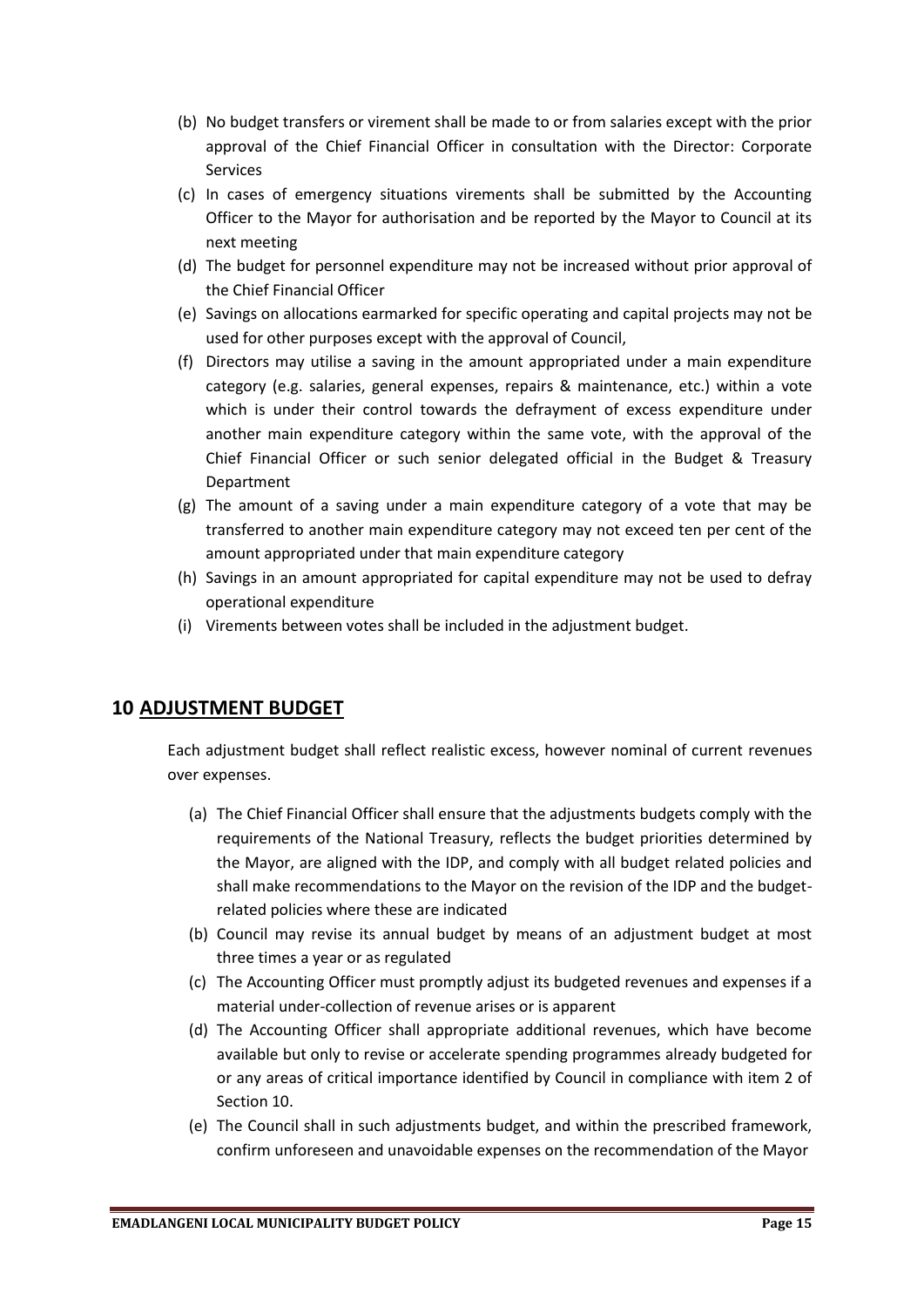- (f) The Council should also authorise the spending of funds unspent at the end of the previous financial year, where such under-spending could not reasonably have been foreseen at the time the annual budget was approved by the Council
- (g) Only the Mayor shall table an adjustment budget. Adjustment budget shall be done at most three times a year after the end of each quarter and be submitted to Council in the following months;
	- i. In October to adjust funding rolled over from the previous financial year as well as to include additional funding that has become available from external sources;
	- ii. February to take into account recommendations from the mid-year budget and performance report tabled to Council in January that affect the annual budget
	- iii. May final budget adjustment to adjust current year's budget in cases where there is an indication that there will be rolling over of funding to the next financial year
- (h) An adjustment budget must contain all of the following
	- i. An explanation of how the adjustments affect the approved annual budget
	- ii. Appropriate motivations for material adjustments; and
	- iii. An explanation of the impact of any increased spending on the current and future annual budgets.
- (i) Any unappropriated surplus from previous financial years, even if fully cash-backed, shall not be used to balance any adjustments budget, but shall be appropriated to the municipality's capital replacement reserve
- (j) Municipal taxes and tariffs may not be increased during a financial year except if required in terms of a financial recovery plan
- (k) Unauthorised expenses may b authorised in an adjustment budget
- (l) In regard to unforeseen and unavoidable expenditure, the following shall apply;
	- i. The Mayor may authorise such expense in a emergency or other exceptional circumstances
	- ii. The municipality may not exceed 3% of the approved annual budget in respect of such unforeseen and unavoidable expenses
	- iii. These expenses must be reported by the Mayor to the next Council meeting
	- iv. The expenses must be appropriated in an adjustment budget and
	- v. Council must pass the adjustments budget within sixty (60) days after the expenses were incurred

# **11 BUDGET IMPLEMENTATION**

## 11.1 **Monitoring**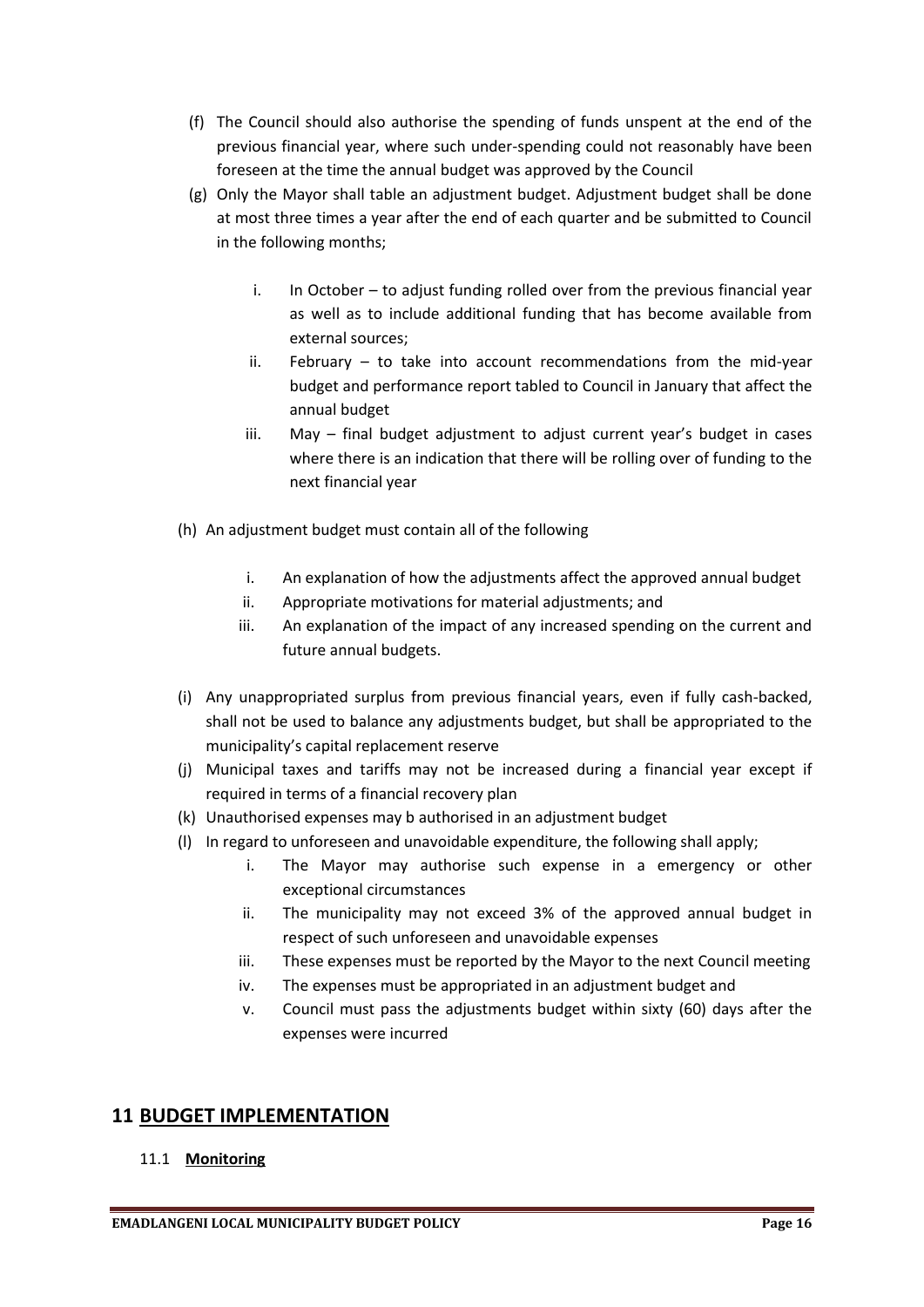- (a) The Accounting Officer with the assistance of the Chief Financial Officer and other senior managers is responsible for the implementation of the budget, and must take reasonable steps to ensure that;
	- funds are spent in accordance with the budget
	- expenses are reduced if expected revenues are less than projected and
	- revenues and expenses are properly monitored.
- (b) The Accounting Officer with the assistance of the Chief Financial Officer must prepare any adjustments budget when such budget is necessary and submit it to the Mayor for consideration and tabling to Council
- (c) The Accounting Officer must report in writing to Council any impending shortfalls in the annual revenue budget, as well as any impending overspending together with the steps taken to prevent or rectify these problems.

#### **11.2 REPORTING**

#### **11.2.1 Monthly budget statements**

(a) The Accounting Officer with the assistance of the Chief Financial Officer must not later than ten working days after the end of each calendar month, submit to the Mayor and Provincial and National Treasury a report in the prescribed format on the state of the municipality's budget for such calendar month, as well as on the state of the budget cumulatively for the financial year to date.

This report must reflect the following:

- i. Actual revenues per source, compared with budgeted revenues;
- ii. Actual expenses per vote, compared with budgeted expenses;
- iii. Actual capital expenditure per vote, compared with budgeted expenses;
- iv. Actual borrowings, compared with the borrowings envisaged to fund the capital budget;
- v. The amount of allocations received, compared with the budgeted amount;
- vi. Actual expenses against allocations, but excluding expenses in respect of the equitable share;
- vii. Explanations of any material variances between the actual revenues and expenses as indicated above and the projected revenues by source and expenses by vote as set out in the service delivery and budget implementation plan;
- viii. The remedial or corrective steps to be taken to ensure that the relevant projections remain within the approved or revised budget; and
- ix. Projections of the revenues and expenses for the remainder of the financial year, together with an indication of how and where the original projections have been revised.
- (b) The report to the National Treasury must be both in electronic format and in a signed written document.